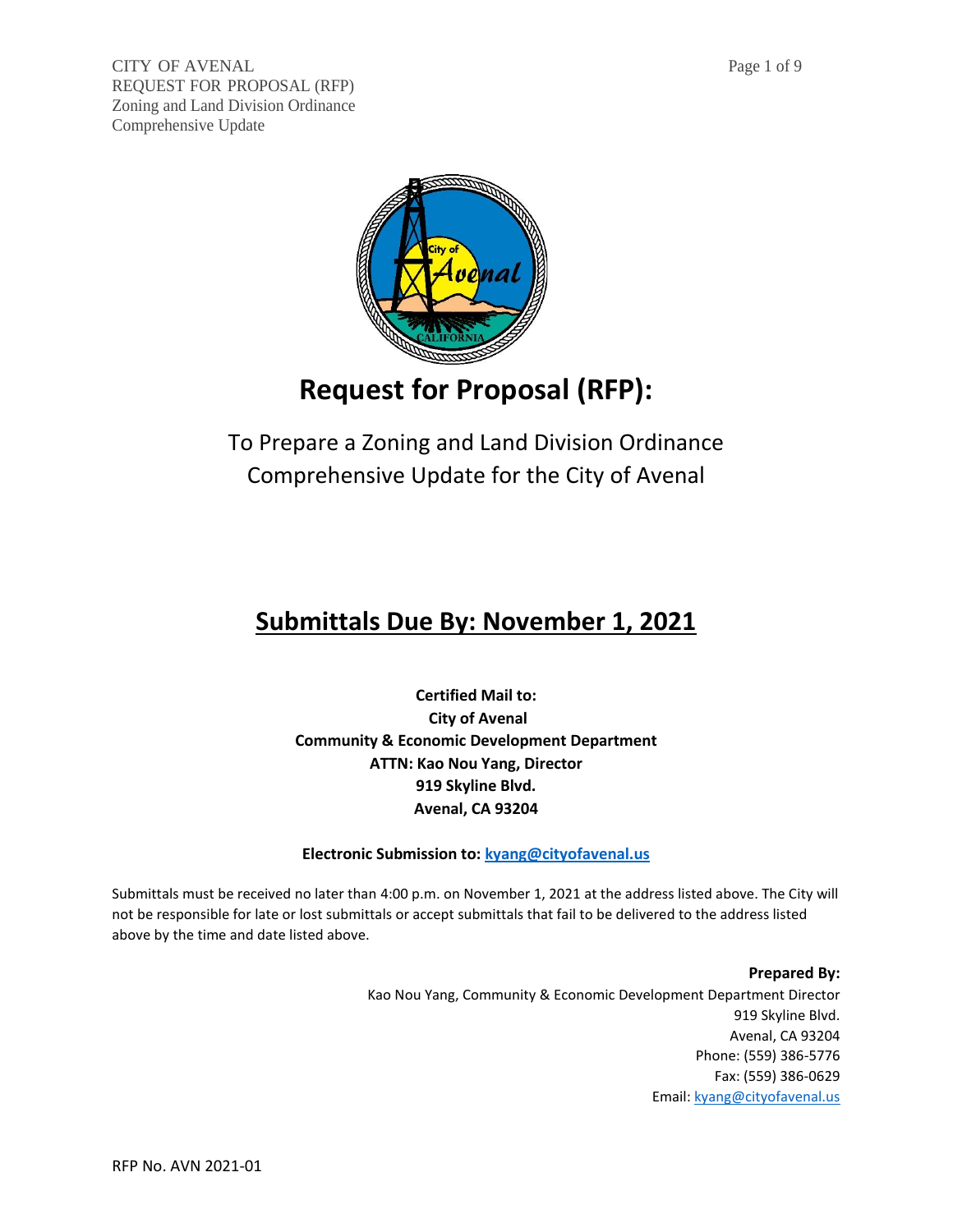#### **SECTION 1. STATEMENT OF INTENT**

The City of Avenal intends to update the City's Zoning and Land Division Ordinance. Therefore, the City is accepting proposals from qualified land use firms with expertise in zoning and land divisions to comprehensively amend and update the City's Zoning and Land Division Ordinance. The new Zoning and Land Division Ordinance shall be in compliance with state regulations and be consistent with the City's 2035 General Plan and various specific plans.

## **SECTION 2. BACKGROUND**

The City of Avenal was a community service district under the Kings County land use jurisdiction. In 1979, the Avenal Community Service District was incorporated and became its own City and now has authority over its land use jurisdiction. Located along State Highway 33 and State Highway 269 on the southwest portion of Kings County, the City also encompasses a portion of Interstate 5 North of the City's boundary lines. Within the developed areas of the City, the main designation as laid out in the General plan is Residential and Public Facilities.

## City's General Plan.

The City of Avenal adopted the 2035 General Plan in March of 2018. The General Plan is an updated expansion and reorganization of the 1992 General Plan. The Plan contains goals and objectives of the City and it future plans for development. The City's Housing Element is in conjunction with Kings County and Cities of Corcoran, Hanford and Lemoore which encompasses the entire County for the period years of 2016 through 2024.

# Current Zoning Ordnance

The City's current zoning ordinance is a few of decades old, and staff has been patching it through minor amendments in order to keep up with any new state regulations and requirements. Through these amendments, it has become apparent that some amendments are contradictory to the Adopted General Plan as well as the State Regulations.

In addition, a lack of staffing and resources since the adoption of the 2035 General Plan has resulted in a zoning ordinance that is not reflective and sometimes inconsistent with the policies and goals of the City's Municipal Code.

The City is looking for a comprehensive update of its current zoning ordinance. The zoning ordinance updates shall reflect and address the following issues and concerns:

- It Has Not Been Comprehensively Updated For Almost 2 Decades
- Contains Standards That Are Outdated And Difficult To Administer And Often Hidden In Many Other Different Sections
- It Is Often Inconsistent With The Current 2035 General Plan Which Was Adopted In 2018
- Numerous Amendments Have Been Made That Are Not Consistent With The Rest Of The Ordinance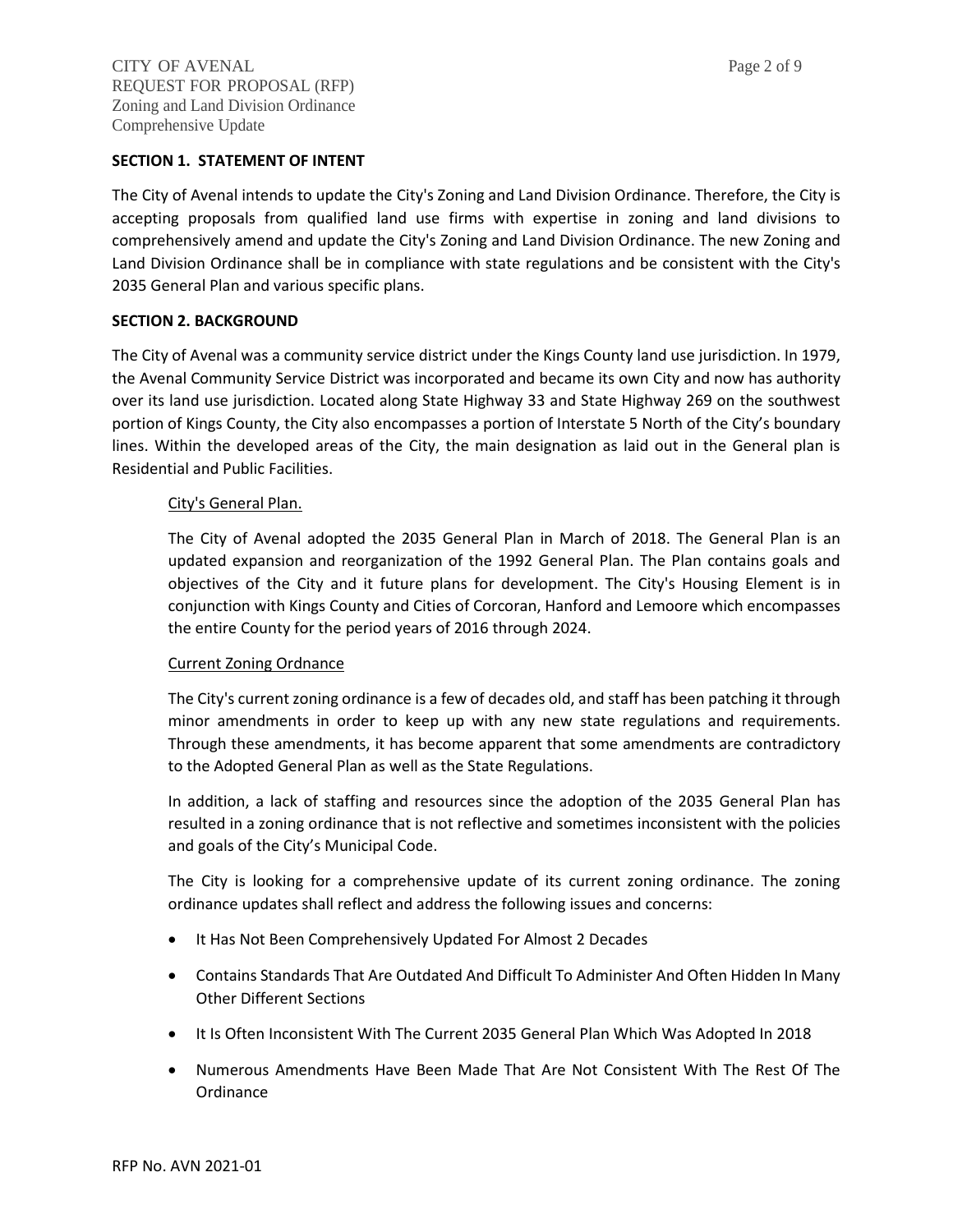- Numerous Amendments Have Been Created But Not Implemented Within The Ordinance (i.e., Cannabis Ordinance)
- There Are Inconsistencies Between Overlay Districts And Underlying Zoning Districts As Well As Their Requirements
- The Code Does Not Reflect Recent Changes Resulting From Legal Decisions And Changes Of State Statues i.e., Accessory Dwelling Units (ADU)
- The Code Lacks The Ability To Address Modern Development And Trends Throughout The City
- Some Of The Sections In The Ordinance Lacks Clarity And Makes Some Zoning Enforcement Difficult to Pursue
- It Is Not User Friendly And Lacks Graphics To Improve Readability To The Community

# The Current Land Division Ordinance

The City's land division ordinance is very outdated and requires a comprehensive update to reflect the current and future amendments of the California Subdivision Map Act (SMA). The last update of the City's land division ordinance was in the 1980s' in regards of Parcel Map Waivers. The Ordinance is strenuously outdated and will need to be fully and comprehensively updated in order to reflect the new rules and regulation adopted and amended pursuant to the SMA.

The Ordinance is not a workable document to discuss processing and review and lays out the bare minimum standards for Mapping.

## **SECTION 3. SCOPE OF WORK**

With the assistance from City staff, the selected Consultant will conduct a public process to develop a new zoning ordinance and land division ordinance for the City of Avenal. The City anticipates that the Consultant will work with City staff, the Planning Commission, the City Council, and the community to develop a workable Zoning and Land Division Ordinance that will help with readability, processing projects, transparency and conceptual zoning and land division standard for the City.

The project goals that staff has identified for updates are as follows:

- Implement The 2035 General Plan Policies
- Be Consistent With State And Federal Laws
- Be Easy To Read Graphic And User Friendly
- Create A Transparent Predictable And Consistent Process
- Promote Areas Of Development Design
- Respond To Community Concerns
- Promote Infill Mixed Use And Active Transport SRT Plans, And Mix Use Overly Areas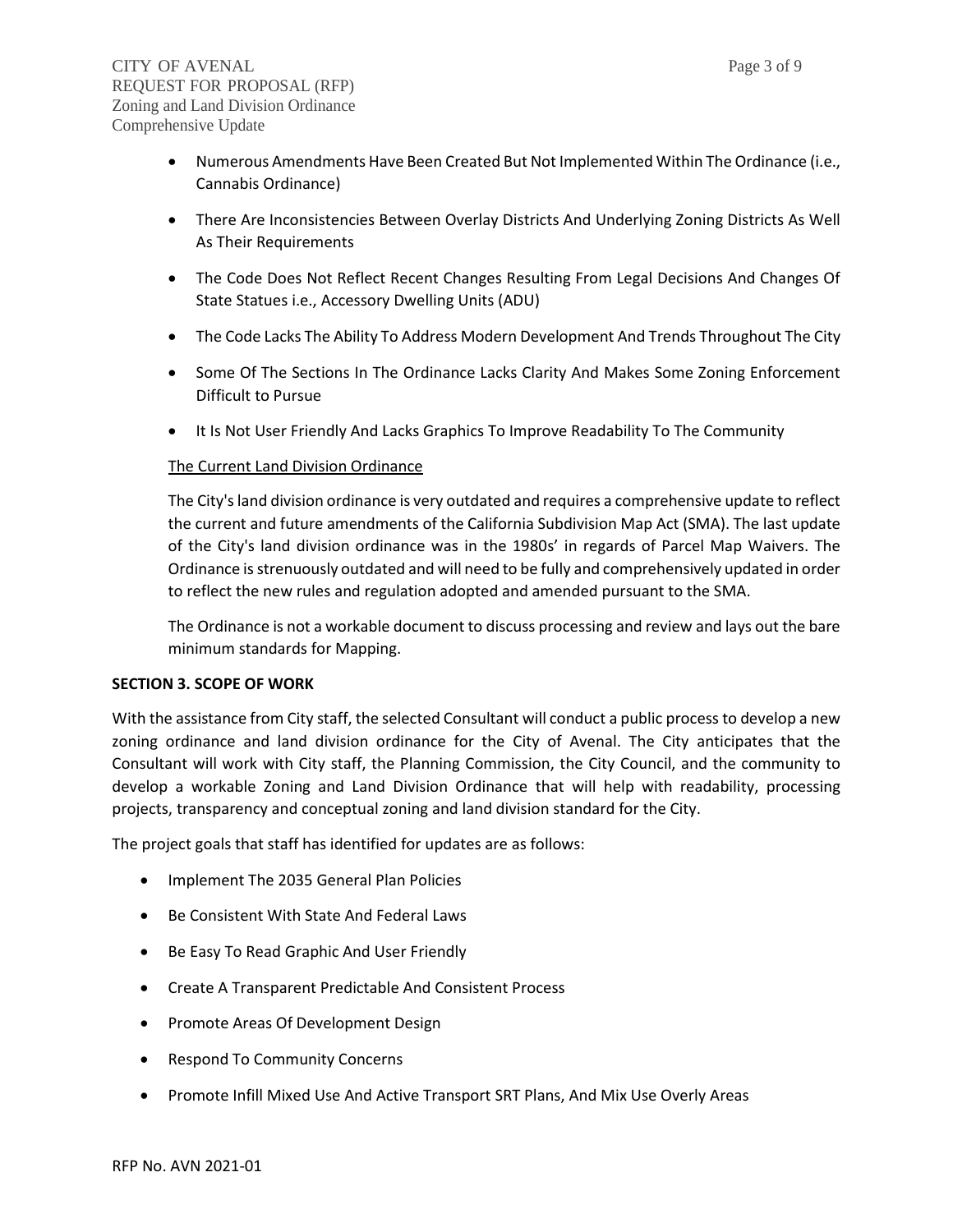• Standardized And Simply Simplify Development Review

The Consultant will develop a final work program in conjunction with the City staff and it should include references and implementation of the findings.

## Background

The Consultant will review the key background materials of the City and work with City staff about any questions and concerns about the material. After reviewing, the Consultant will provide a summary of recommended changes or suggestions to the Zoning and Land Division Ordinance. City staff will provide the following background documents and development standards to the Consultant as reference and information:

- 2005, 2025, 2035 General Plan
- Economic Development Plan
- Active Transportation and Safe Routes To School Plan
- Zoning Ordinance With all Amendments Passed By The City Council
- USBR Waste Management Plan
- Land Division Ordinance

The staff will work with the Consultant to identify areas of concern, implementation, inconsistent information etc.

#### Public Outreach

The Consultant will incorporate a public outreach component designed to inform the community stakeholders, the Planning Commission, the City Council and the public on the new Zoning and Land Division Ordinance. The public outreach component should include at least:

- One (1) Kickoff Meeting
- Four (4) Workshops With Planning Commission

# **For Review And Adoption:**

- At Least One (1) Planning Commission Meeting
- At Least Two (2) City Council Meetings

The Consultant shall be responsible for preparing all presented materials for the workshops and meetings. The City will establish a project website for the Zoning and Land Division Ordinance effort for comments and concerns. All Materials for the Project site will be provided by the consultant and its team.

# Drafting The Zoning Ordinance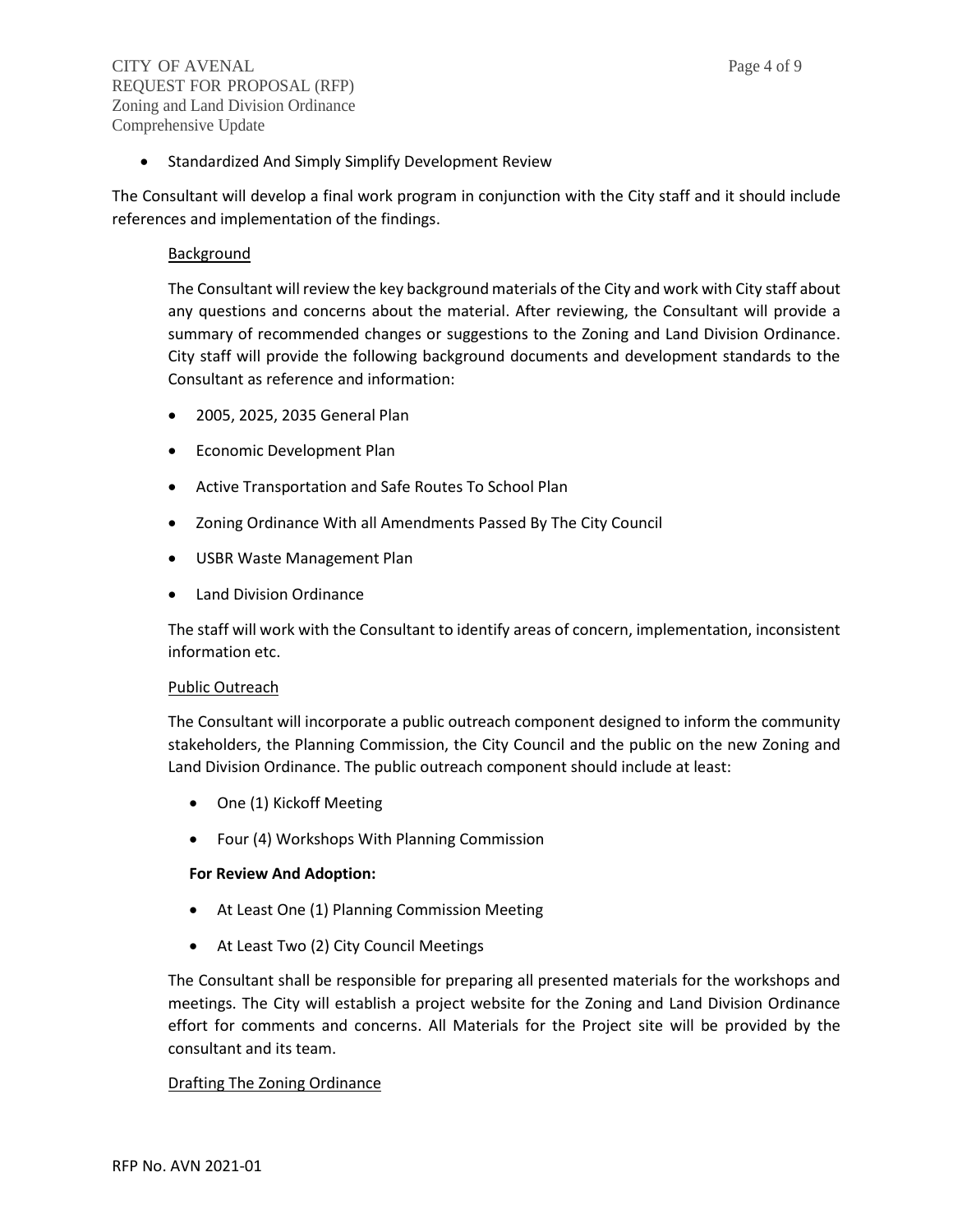At minimum the comprehensive zoning ordinance update should address the following items but not limited to:

- Zoning Code Administration And The Types Of Permits
- Zoning Districts
	- o Define the Allowed Use Permitted With A Zoning Permit Such As A Conditional Use Permit (CUP, or A Site Plan Review Permit (SPR) Or A Use Permitted By Right (No Land Use Permit)
	- o The Development Standards For Each Zone District
- Permit Procedures And Processes
- Overlay Zones
- Penalties And Enforcements
- Nonconforming Structures And Use Procedures
- Specific Uses Such As Mobile Home Reviews And Home Occupation Permits Regulation
- Lighting And Signs
- Parking (on or off street)
- Landscaping and Fencing And Gates
- Definition / Glossary

The Consultant shall prepare an Administrative Draft, a Public Review Draft, a revised Public Review Draft incorporating the changes and comments resulting from the public hearing process and a Final Draft of the Zoning Ordinance for presentation to the Planning Commission and City Council meetings. The process of going from administrative draft to public draft review and to the final draft will need to be consulted in coordination with City staff. Once the Final Draft has been recommended for approval from the Planning Commission, it will then be presented to the City Council for First Reading and then a second reading for approval by City Council. The Consultant will provide the Final Version to City staff after the City Council Adoption.

The Consultant shall help provide education to the Planning Commission as part of the scope of work educating the Commission on the basics of planning and zoning permits and how residential neighborhood uses or commercial uses can be successfully incorporated within a mixed use. At least one (1) education session shall take place during the kickoff meeting.

Zoning Map Revisions- The City's zoning map may be altered to include areas of concern and need through the defined overlay zones and for consistency.

Environmental Review - The Consultant shall prepare any necessary California Environment Environmental Quality Act (CEQA) documents for the adoption of the new zoning ordinance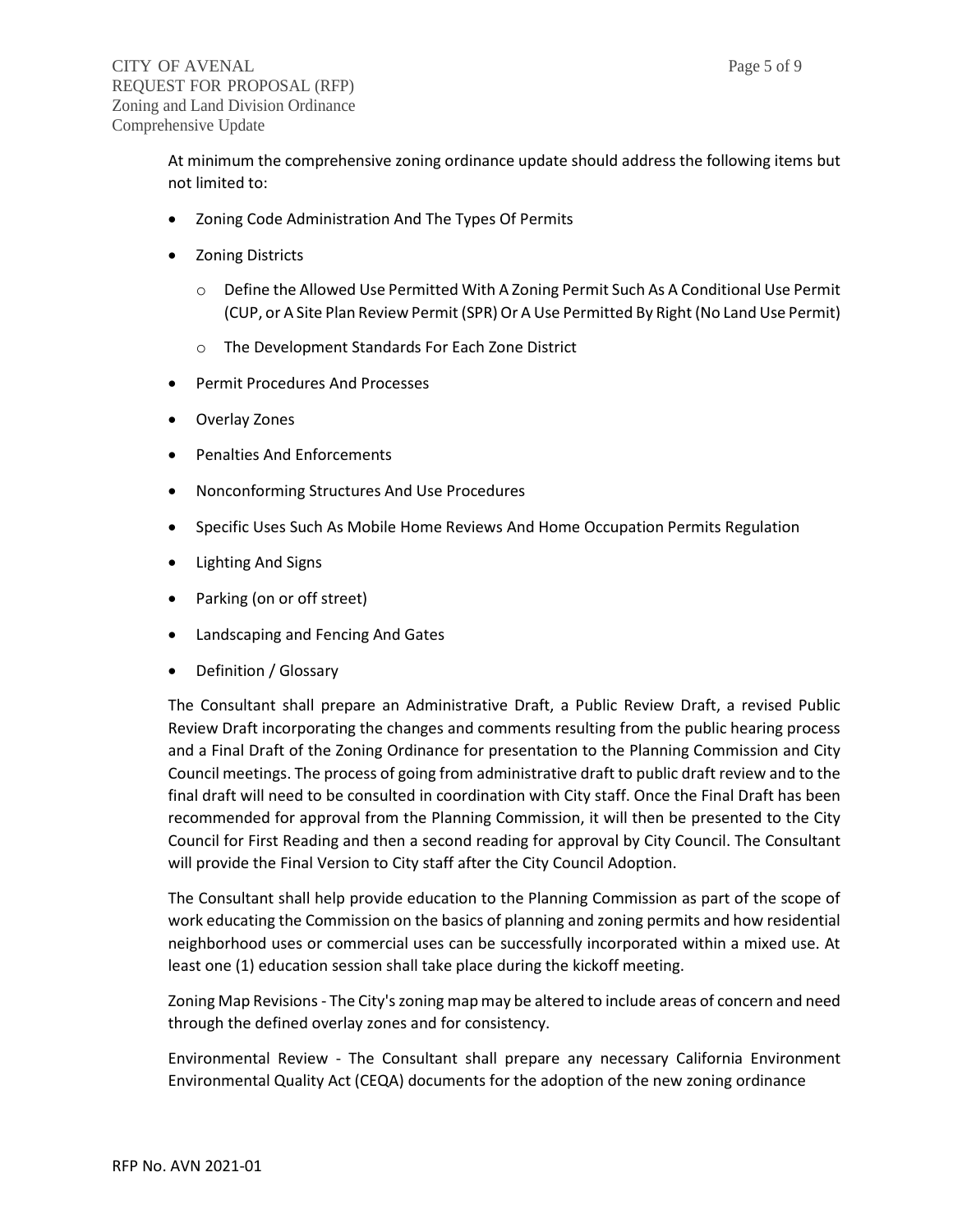Implementation of Geographic Information Systems (GIS) - The Consultant shall be knowledgeable of GIS and assist staff in integrating zoning into the web-based GIS system that the City will be implementing within the next few years.

## Drafting Land Division Ordinance

At minimum the comprehensive update of the land division ordinance should include the following but not limited to:

- The Advisory Agency Define The roles and the Authority
- Types Of Subdivision Such As Tentative Parcel Maps, Subdivision Maps, Lot Line Adjustments, Reversions To Acreage, Certificate Compliance, and etc.
- Preliminary Subdivision Procedures
- Define Tentative Tract Subdivision Maps, Parcel Maps, Lot Line Adjustments, etc.
- Procedures Of Processing For All Types Of Land Divisions, Adjustments, Compliances, etc.
- Procedures and Processing of Appeals/ Extensions Of Time
- Penalties And Enforcement
- Fees; Changes; Dedications And Other Requirements Per the Subdivision Map Act

The Land Division Ordinance must be consistent pursuant to the California Subdivision Map Act (SMA). The Consultant hall prepare an Administrative Draft, a Public Review Draft, a Revised Public Review Draft after the Public Review, and a Final Draft. The Final Draft will be presented to the Planning Commission for recommendations of approval, then to the City Council for adoption. The Consultant will Provide the City with the Final Version after Adoption of the Ordinance.

#### Final Work Deliverables

The Consultant shall provide the Zoning and Land Division Ordinance Draft and Final version to the City both printed and electronically. At least 10 bounded copies, an electronic WORD Document and a PDF of each draft; the Administrative Draft which will only be for staff review, the Public Review Draft, the Revised Public Review Draft, the Final Draft which is presented to the Planning Commission for recommendation and City Council for Adoption, and the Final Version after the adoption.

#### California Environmental Quality Act

The Consultant shall prepare if any, all the environmental documents necessary for the revision and/or review of the Zoning and Land Division Ordinance including if needed an Initial Study and Notice of Determination and/or Exemption for the purpose of adopting the Zoning and Land Division Ordinance.

#### **SECTION 4. SCHEDULE**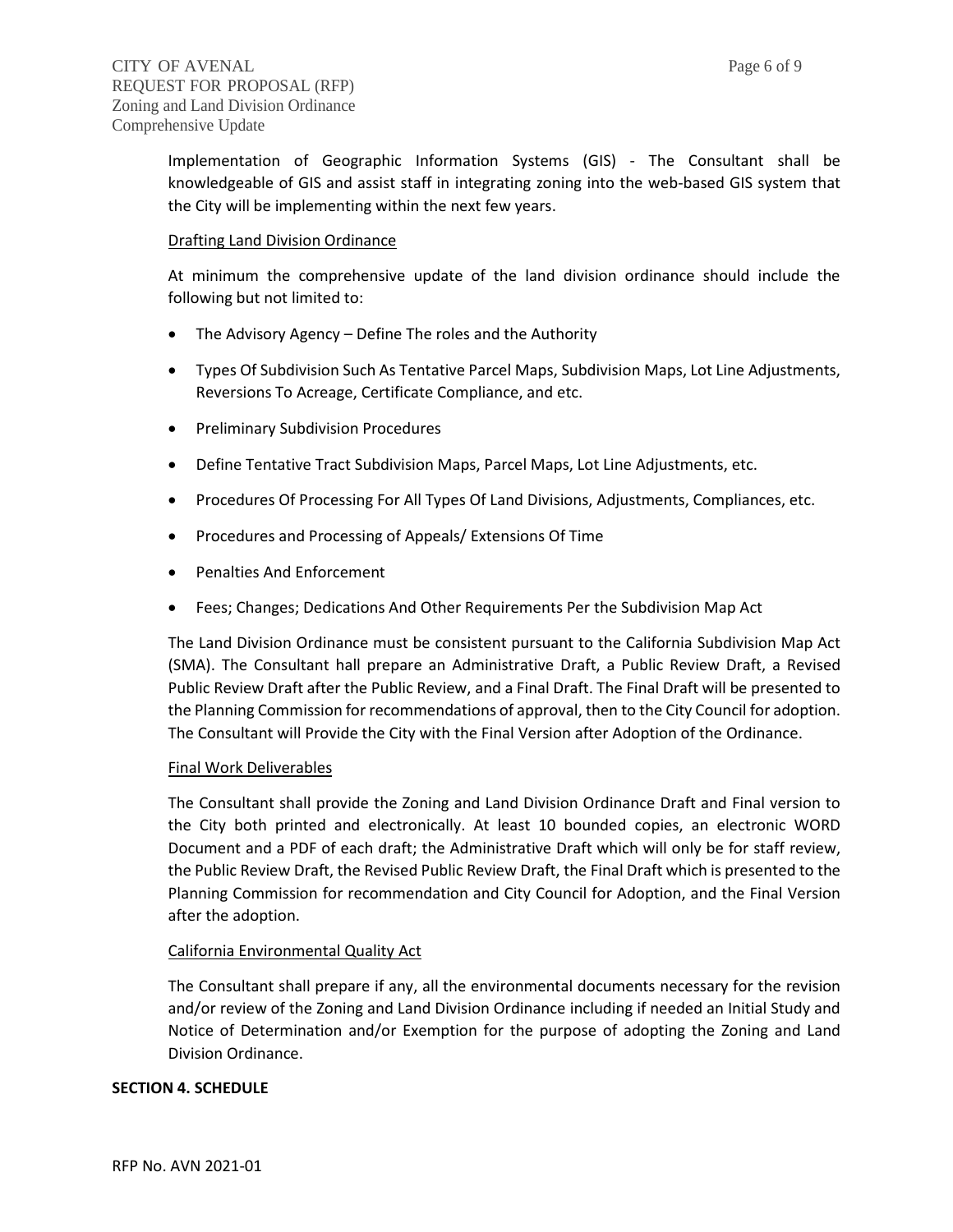The following identifies the estimated schedule for the RFP and the Consultant selection process.

| September 23rd, 2021                                                                                           | RFP is issued                                                                      |
|----------------------------------------------------------------------------------------------------------------|------------------------------------------------------------------------------------|
| October 7th, 2021                                                                                              | Consultant questionnaires due                                                      |
| October 14th, 2021                                                                                             | City responds posted                                                               |
| November 1st, 2021                                                                                             | Proposals are due at 4:00 o'clock PM                                               |
| November 15th, 2021                                                                                            | Consultant reviews parentheses City will only be<br>utilizing the top three scored |
| November 22nd, 2021                                                                                            | Consultant will be selected                                                        |
| December 9th, 2021                                                                                             | City Council approves of contract*                                                 |
| *It is the estimated time that the Consultant will begin their work within seven days of the awarded contract. |                                                                                    |

#### **SECTION 5. COMPENSATION**

The City will negotiate a contract with the selected Consultant based on the following conditions:

- All services rendered as described in the scope of work including all labor, equipment, materials, and expenses. The Consultant shall be compensated on time and expenses based on the task or phase of the work completed.
- The City anticipating to not exceed the amount for services estimated up to \$100,000. This amount should be broken down by phasing and proposed deliverables. The funding for this contract is from the SB 2 Planning Grant and the Local Early Action Planning Grant awarded to the City in April 2020 and April 2021 by the California Department of Housing and Community Development. The City and the Consultant will be bound by the requirements of the grant.

# **SECTION 6. PROPOSAL REQUIREMENTS**

#### **Submittals**

Interested firms are invited to submit an electronic PDF format of their proposal to: Kao Nou Yang, Community Development Director **kyang@cityofavenal.us**, and three (3) hard copies of the proposal to the following address:

City Of Avenal Community And Economic Development Department 919 Skyline Blvd Avenal California 93204 Attention: Kao Nou Yang, Director

# **The proposals will be accepted until no later than 4:00 P.M. on November 1, 2021.**

Please Understand that the City reserves the right refuse a proposal that does not meet the needs of the City.

#### Content Of The Proposal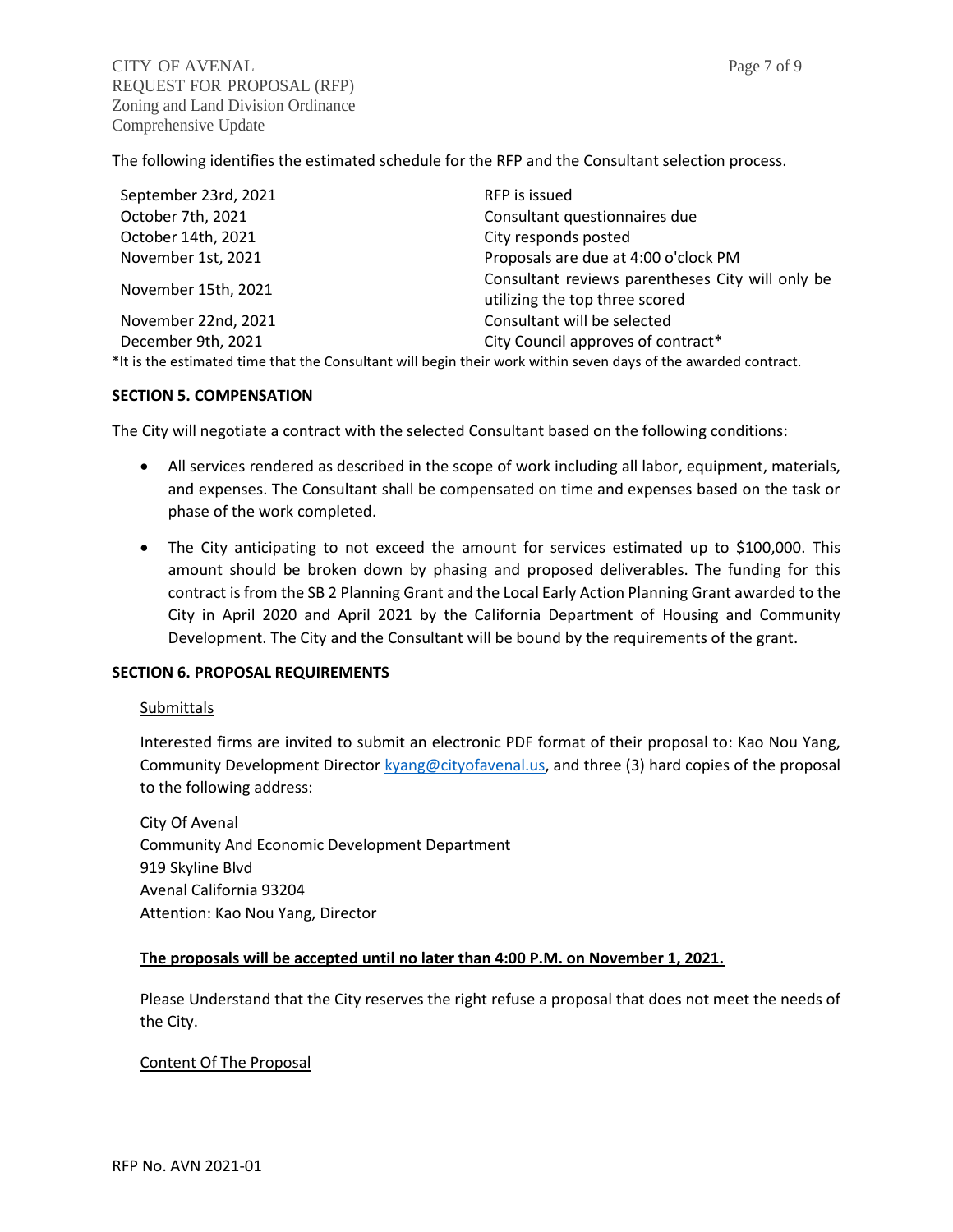At minimum the proposal should contain information outlined herein. Any Additional information that the applicant deem relevant to the selection process may be included; however, concise, and focused submittals are strongly encouraged. By submitting a proposal and unless otherwise stated, it is understood that the consultant has reviewed the relevant information and that based on that review, the consultant has developed and informed understanding of the project scope of work and has satisfied itself with the applicable conditions and requirements expressed in those documents.

- The Consultant Firm Background provide a brief overview of the Consultant contractual responsibilities, related work to the proposed scope of work, and examples of those works.
- The Project Team please provide the names of the of individuals that will be working on the proposed project along with their title and areas of which they will be focused on. Please list and include all subcontractors as well.
- Statement Of Understanding And Scope Of Work the proposals should provide a statement of your understanding of the project by highlighting the primary issues and outlining your approach towards addressing those issues. Any recommendations regarding the improvements to the process in order to more efficiently meet the City stated objectives should be emphasized in your proposal as a clear means of demonstrating and understanding of the project requirements.
- Proposed Schedule the proposal should present an overall project schedule showing milestones, the deliverable dates, and the duration of each phase if possible.

# Fee Proposal

The Consulting Firms are requested to provide a fee proposal that presents the estimated fee. The fee proposal should reflect the scope of work, the duration and term of the process, and the compensation.

Sufficient information should be provided to justify the proposed fee and to serve as a basis for negotiating a contract. The fee proposal should identify personnel estimated number of hours and rates, the type of equipment hours and rates and any outside costs for each identified working element.

Any contract resulting from this solicitation will specify at maximum not to exceed fee amount which is estimated up to \$90,000. Except in unusual situations wherein the consultant encounters circumstances that could not be reasonably anticipated. The City will not authorize payments beyond this amount. In consideration of this, any assumptions and/or need for contingencies must be clearly spelled out in the fee proposal. This figure should be sufficient to provide any reasonable anticipated circumstances that may be encountered during project's execution and completion.

#### **SECTION 7. INQUIRIES**

All requests for clarifications or interpretation shall be made in writing and shall be emailed to the Project Manager for the update. The Project Manager is Kao Nou Yang, Community Development Director, and be titled Zoning and Land Division Ordinance Update RFP.